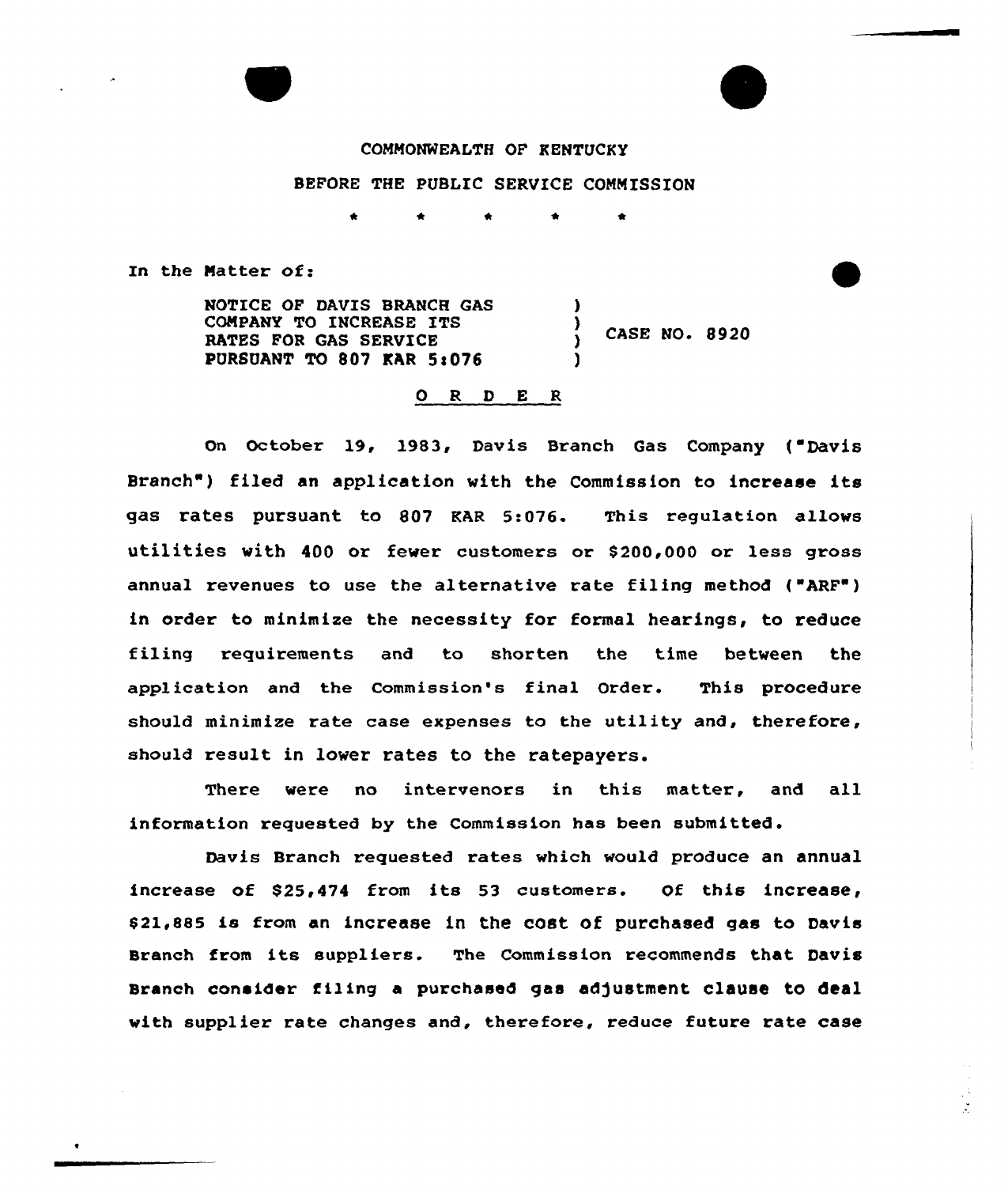

expenae. In this Order, the Commission has allowed additional revenues of \$ 25, 373.

#### TEST PERIOD

For the purpose of determining the reasonableness of the proposed rates, the 12-month period ending December 31, 1982, has been accepted as the test period.

### REVENUES AND EXPENSES

Davis Branch incurred a net loss for the test period of \$1,443 after the adjustment made to correct its test period revenues by \$379. Davis Branch proposed several pro forma adjustments tc its test period operating revenues and expenses to reflect current operating conditions more accurately. The Commission finds these adjustments reasonable and has accepted them for rate-making purposes with one exception:

Davis Branch, in its response to the Commission's request for additional information dated November 15, 1983, withdrew its interest expense adjustment of \$85, stating that it was unable to obtain the necessary backup information to sustain the adjustment. Thus, the Commission has reduced the pro forma interest expense of Davis Branch for the test period by \$85.

Therefore, Davis Branch's adjusted operations at the end of the test period are as follows:

|                    | Davis Branch | Commission  | Commission  |  |
|--------------------|--------------|-------------|-------------|--|
|                    | Adjusted     | Adjustments | Adjusted    |  |
| Operating Revenues | 12,474       | S           | 12,474      |  |
| Operating Expenses | 36,414       |             | 36,414      |  |
| Operating Income   | \$(23, 940)  | (85)        | 5723, 940   |  |
| Interest Expense   | 280          |             | 195         |  |
| Net Income (Loss)  | (24, 220)    | 85          | \$(24, 135) |  |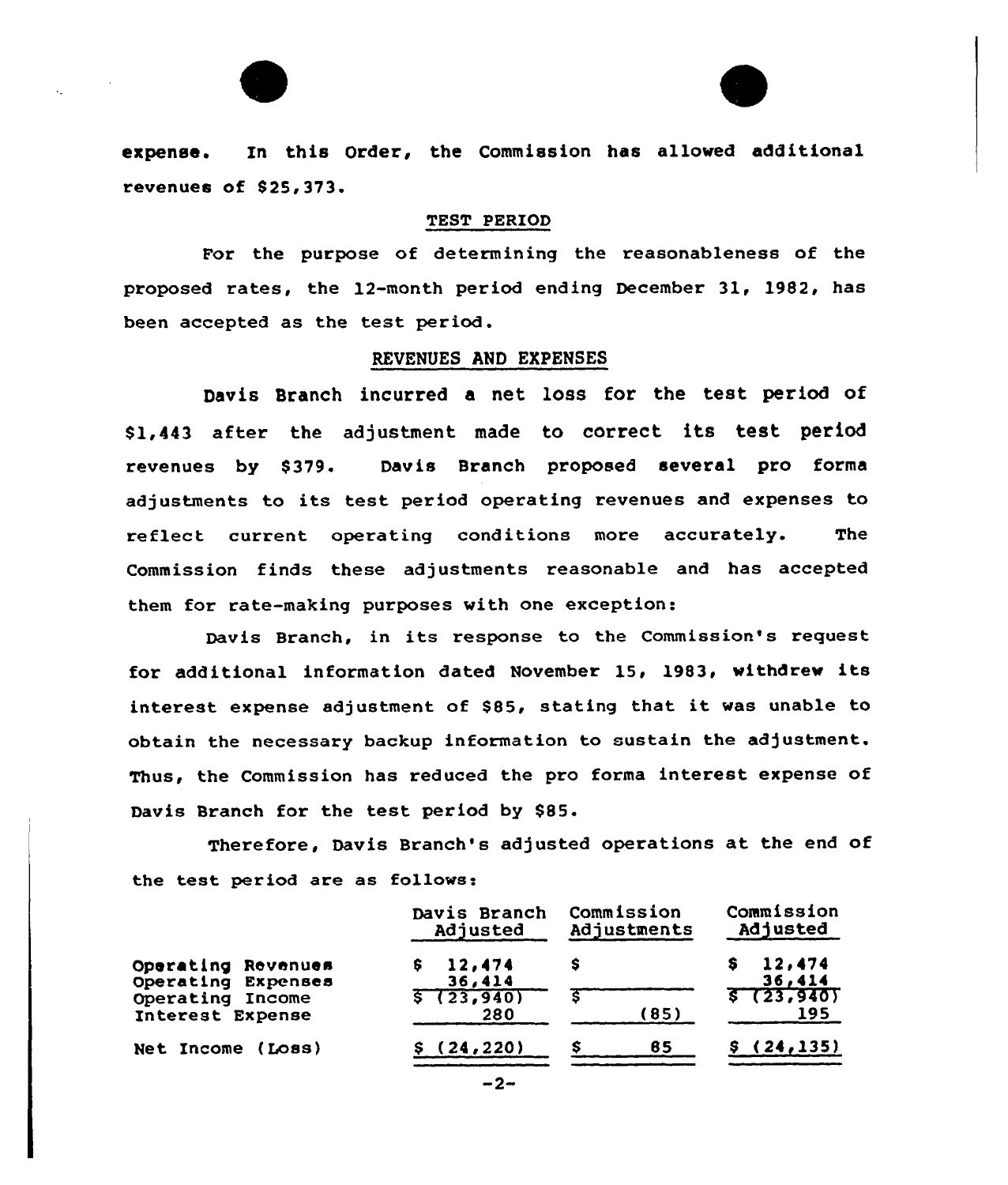### REVENUE REQUIREMENTS

The Commission is of the opinion that Davis Branch's adjusted operating loss is unfair, unjust and unreasonable. The Commission is further of the opinion that an operating ratio of 88 percent is fair, just and reasonable in that it will allow Davis Branch to meet its operating expenses, service its debt and provide <sup>a</sup> reasonable return to its stockholders. Therefore, the Commission finds that Davis Branch should be permitted to increase its rates to produce an increase in annual revenue of \$25,3731 which includes federal and state income taxes of  $$217.^2$ 

#### **SUMMARY**

The Commission, after consideration of the evidence of record and being advised, is of the opinion and finds that:

1. The rates proposed by Davis Branch would produce revenues in excess of the revenues found reasonable herein and should be denied upon application of KRS 278.030.

2. The rates in Appendix <sup>A</sup> are the fair, just and reasonable rates to charge for gas service rendered to Davis Branch's customers and should produce annual revenues of approximately \$37,847.

IT IS THEREFORE ORDERED that the rates in Appendix A be and they hereby are the fair, just and reasonable rates of Davis

 $1$  \$7,270 + \$217 = \$7,487  $\bullet$  88 percent = \$8,508 + \$29,144 + \$195  $-$  \$12,474 = \$25,373.

<sup>2</sup> \$8508 (Revenue requirement exclusive of cost of gas and<br>interest) - \$7,270 = \$1,238 (Taxable Income) X .1755  $-$  \$7,270 = \$1,238 (Taxable Income) (Composite federal and state tax rate) =  $$217.$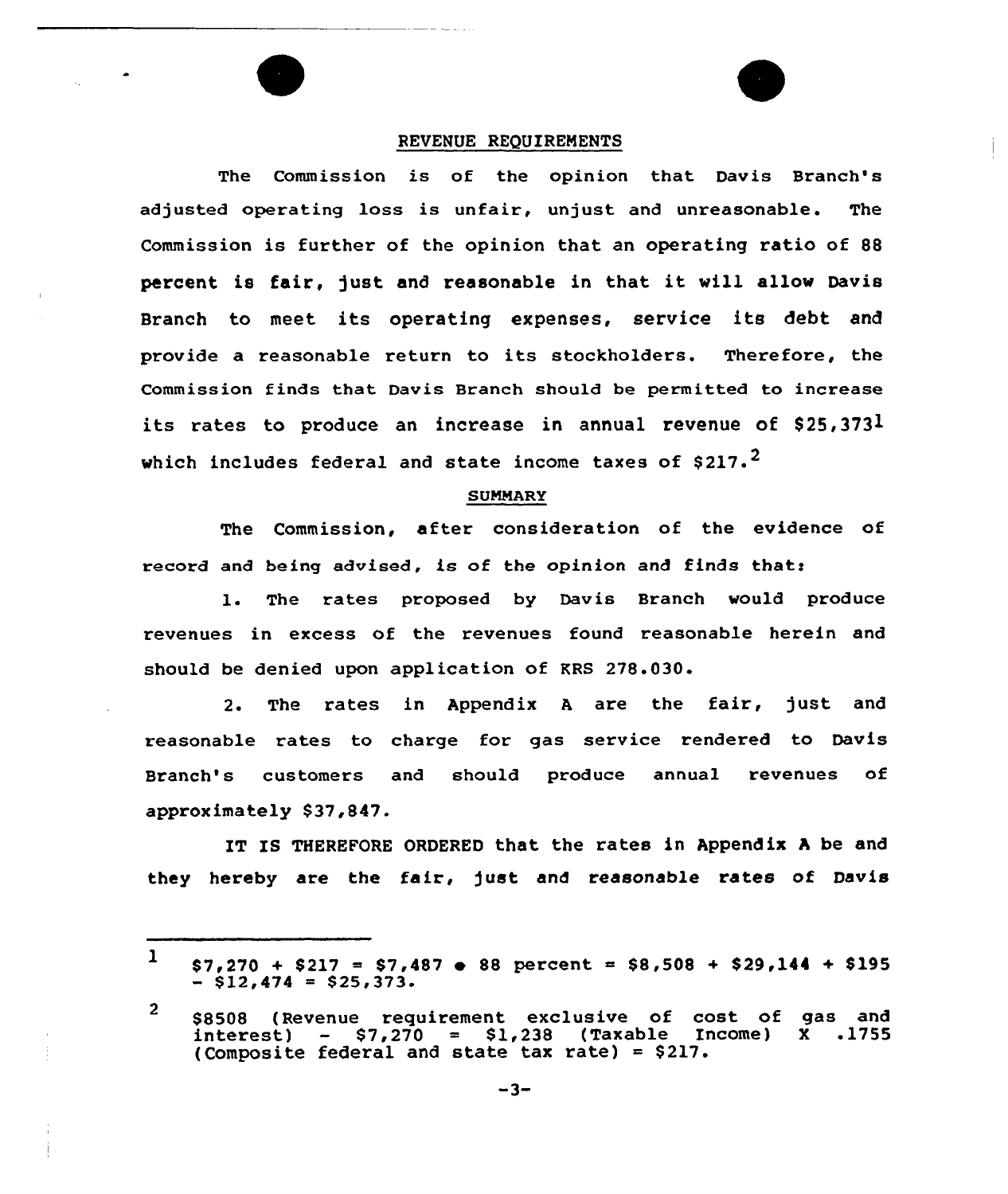Branch for gas service rendered on and after the date of this Order a

IT IS FURTHER ORDERED that the rates proposed by Davis Branch be and they hereby are denied.

IT IS FURTHER ORDERED that, within 30 days of the date of this Order, Davis Branch shall file with this Commission its tariff sheets setting forth the rates approved herein and a copy of its rules and regulations for providing gas service.

> Done at Frankfort, Kentucky, this 9th day of February, 1984. PUBLIC SERVICE COMMISSION

hairman Wice Chairman

Commiss:

ATTEST:

**Secretary**